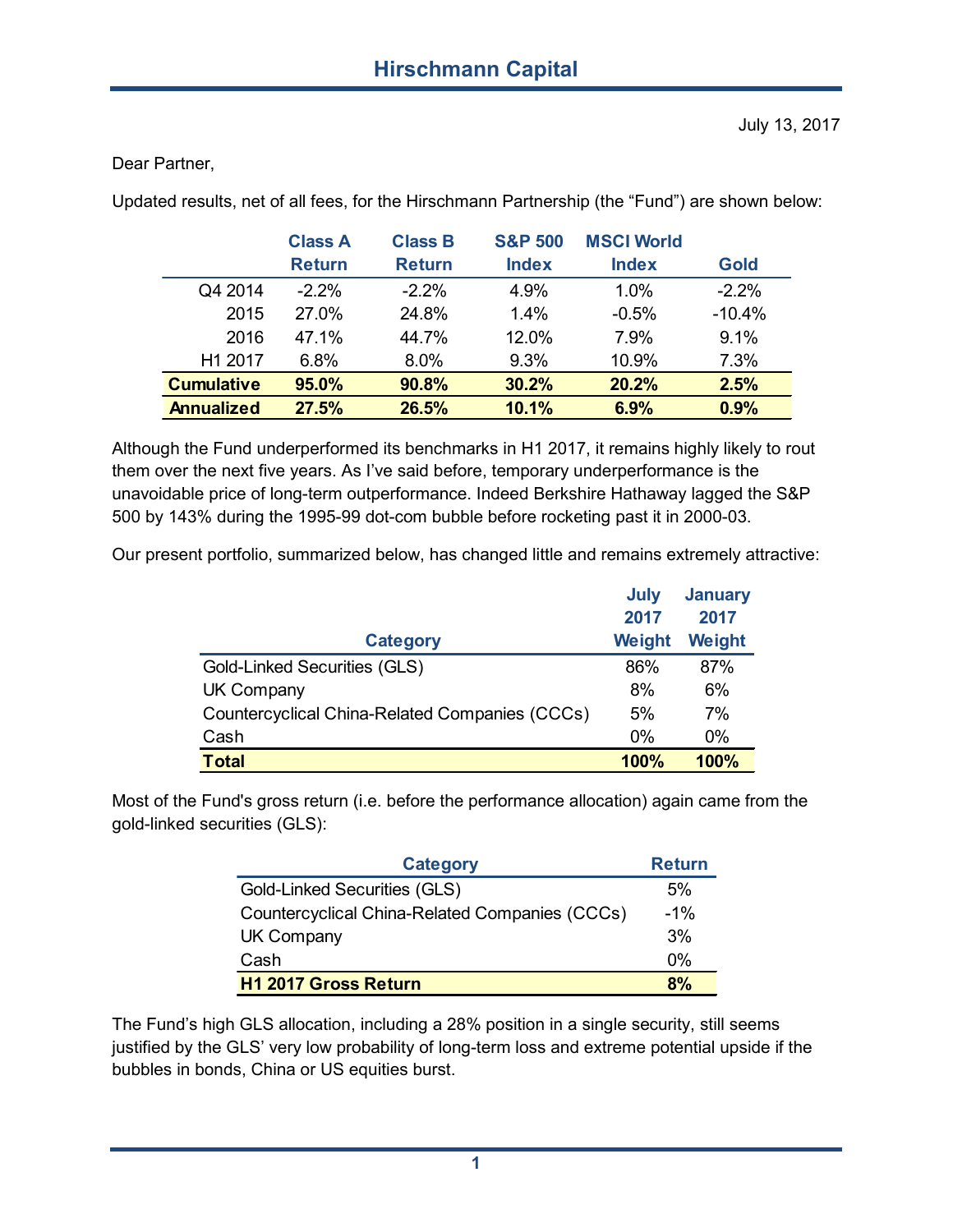## **US Equity Bubble**

In the last letter, the bond bubble was in my crosshairs. This time we'll focus on the US equity bubble. Let's start with a few red flags:

- Borrowing to buy US equities is just shy of its all-time high as a percent of their value<sup>1</sup>
- In a sign that retail investors are piling into US equities, Charles Schwab opened new brokerage accounts in Q1 2017 at the fastest pace since the peak of the dot-com bubble
- In an example of US equities' absurd valuation relative to foreign equities, Tesla, until recently the largest US-listed auto stock, is valued ~100 times more per car sold than foreign-listed Hyundai, Nissan and Fiat Chrysler<sup>2</sup>
- Facebook, with only 18,000 workers, has a larger market capitalization than India, with 1.3 billion people $3$
- Amazon, the  $3<sup>rd</sup>$  largest US stock, trades at  $\sim$ 200 times last year's earnings and  $\sim$ 80 times its cumulative earnings since 1994

To analyze the bubble, we turn to the cyclically-adjusted price earnings ratio (CAPE). CAPE is the ratio of equities' market capitalization to their average earnings for the preceding ten years. When CAPE is above its historical average, future equity returns tend to be below-average and vice versa. Currently, US equities' CAPE (US CAPE) is nearly double its historical average―higher than at any time other than the Roaring Twenties and dot-com bubbles.

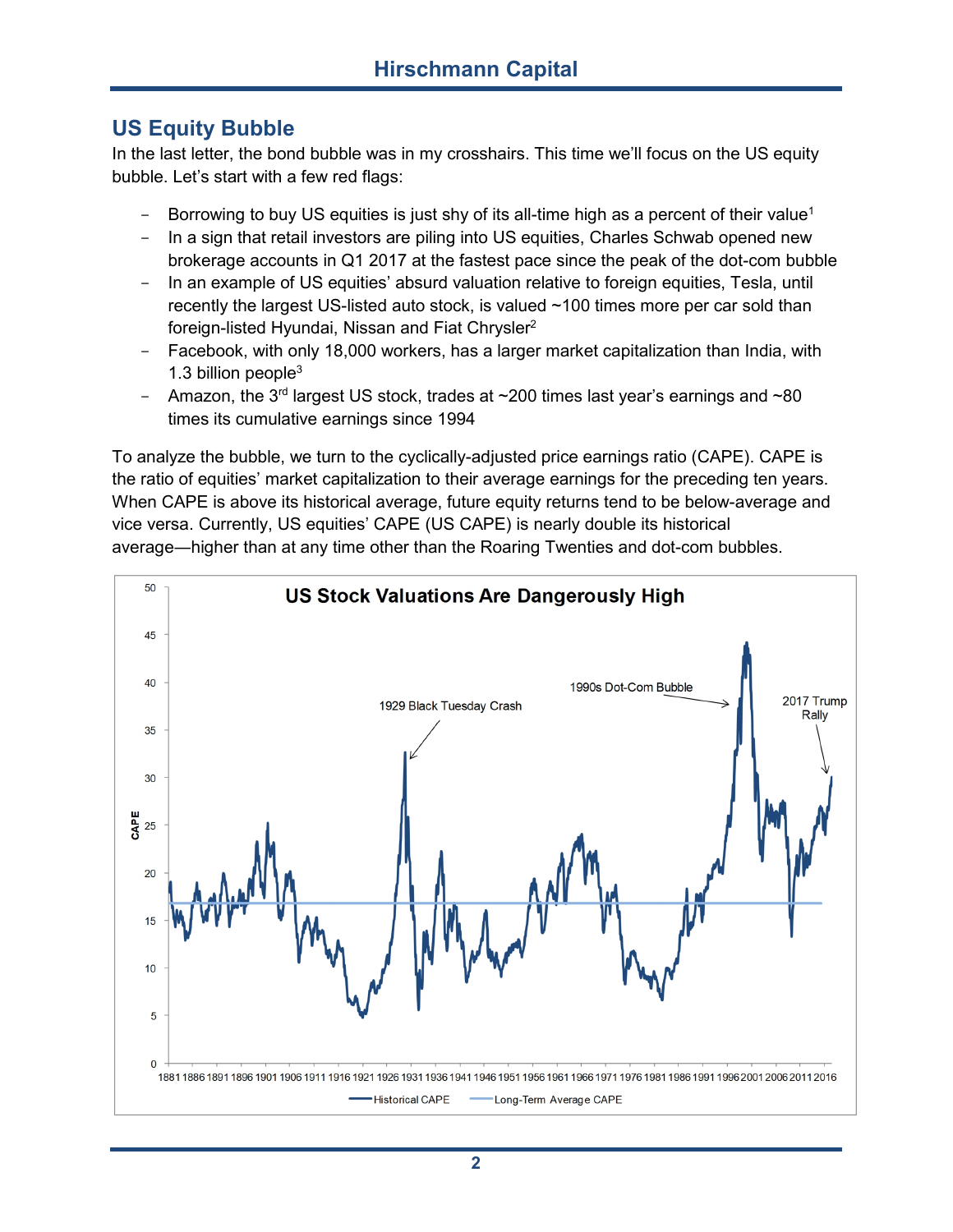US CAPE is more than double its foreign equivalent―its highest relative ratio ever. Every time a country's CAPE has risen to double its foreign equivalent, a 50-80% stock market crash has followed (e.g. the 1980s Japanese asset price bubble).<sup>4</sup>

| <b>Index</b>               | <b>CAPE</b> |
|----------------------------|-------------|
| <b>Developing Markets</b>  | 12.9        |
| Developed Markets (ex. US) | 13.9        |
| <b>US</b>                  | 30.1        |

Contrary to popular opinion, current low interest rates don't justify the high US CAPE. Most foreign markets (e.g. the EU, Australia and Canada) have low rates but far more modest CAPEs. In the past, the US CAPE has averaged half its current level during periods of low US rates.<sup>5</sup> Further, as discussed in previous letters, a global government debt crisis seems inevitable and thus continued low rates are highly unlikely.

Nor can high US CAPE be explained by expected GDP growth. Recent US growth (~1%), $^6$  the IMF's US growth forecast  $({\sim}2\%)^7$  and even the Trump administration's rosy forecast  $(3\%)^8$  are below historical average growth  $(*3.2\%)$ <sup>9</sup>

Potential corporate tax cuts don't warrant a high CAPE either. Historically, corporate tax cuts haven't increased corporate earnings. For example, corporate return on equity hasn't improved since the 1960s despite a 33% drop in corporate tax rates.<sup>10</sup> Generally, this is because the earnings benefit from tax cuts is short-lived: as soon as earnings rise, increased competition drives them back down.

Equally silly is the claim that the US CAPE is justified because mutual funds and exchangetraded funds (ETFs) have enabled investors to diversify cheaply (e.g. a S&P 500 ETF), thereby lowering equity risk. First, widespread use of such funds hasn't caused a comparable run-up in foreign CAPEs. Second, an S&P 500 ETF is only slightly less volatile than a diversified 30 stock portfolio, which would have been available to investors a century ago.<sup>11</sup>

## **Other**

I continue to be the Fund's largest investor and to hold the majority of my net worth in the Fund. At June 30, the Fund had a ~0.20% operating expense ratio (i.e. bookkeeping, audit and other expenses divided by assets).

The Fund continues to strive for tax efficiency and has yet to incur any short-term capital gains.

Partners will receive their next letter and account statement by mid-January.

The Fund's most important competitive advantage will always be its patient clients, so I greatly appreciate your continued support. Please contact me with any questions or comments.

Kind regards, **Brian**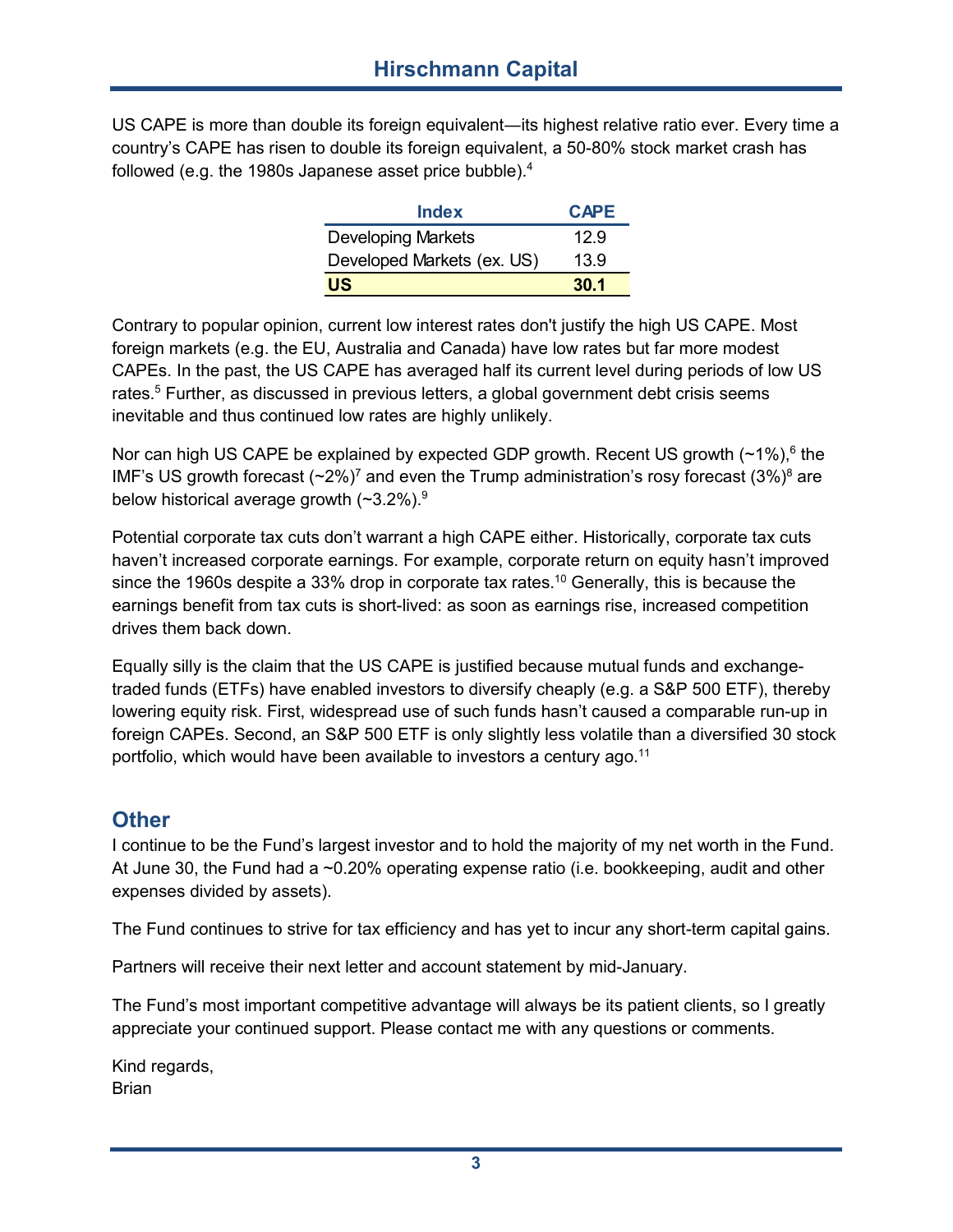## **Endnotes**

<sup>1</sup> Source: New York Stock Exchange (NYSE). Based on NYSE member firm customer accounts since 1959. Investor borrowing equals margin debt less cash in margin accounts. Although such margin debt is primarily used for buying US equities, some of it was probably used to buy other assets. The S&P 500 is used as a proxy for US equities' value <sup>2</sup> Based on 2016 carsales

<sup>3</sup> The MSCI India Index, which covers 85% of the Indian equity universe, is used as a proxy for India's market capitalization

<sup>4</sup> Source: Bank of England, Research Affiliates, Robert Shiller. Based on foreign CAPE data since 1980 and UK CAPE data since 1937. Japan CAPE has been adjusted for accounting differences. See "Valuing Japanese shares" by Andrew Smithers <sup>5</sup> Source: Robert Shiller. Periods of low US rates refer to the 485 months between 1881-2008 in which the US 10 Year Treasury

Note was 3.46% or less

<sup>6</sup> Source: Federal Reserve. Based on real GDP growth over the last decade

<sup>7</sup> Source: IMF. Based on projected GDP growth from 2017-22

<sup>8</sup> Source: MarketWatch. Based on 2021-27 projected growth in May budget. May budget projected lower growth from 2017-20

<sup>9</sup> Source: US Census, Maddison Project. Based on data from 1880-2010

<sup>10</sup> Source: Federal Reserve, Tax Policy Center

<sup>11</sup> For example, in the 1920s, an investor could have created a diversified portfolio by purchasing the 30 stocks in the Dow Jones Industrial Average. That would not have been expensive because an equity trade's average cost has probably fallen only ~30bps since the 1920s. See "A Century of Stock Market Liquidity and Trading Costs" by Charles Jones